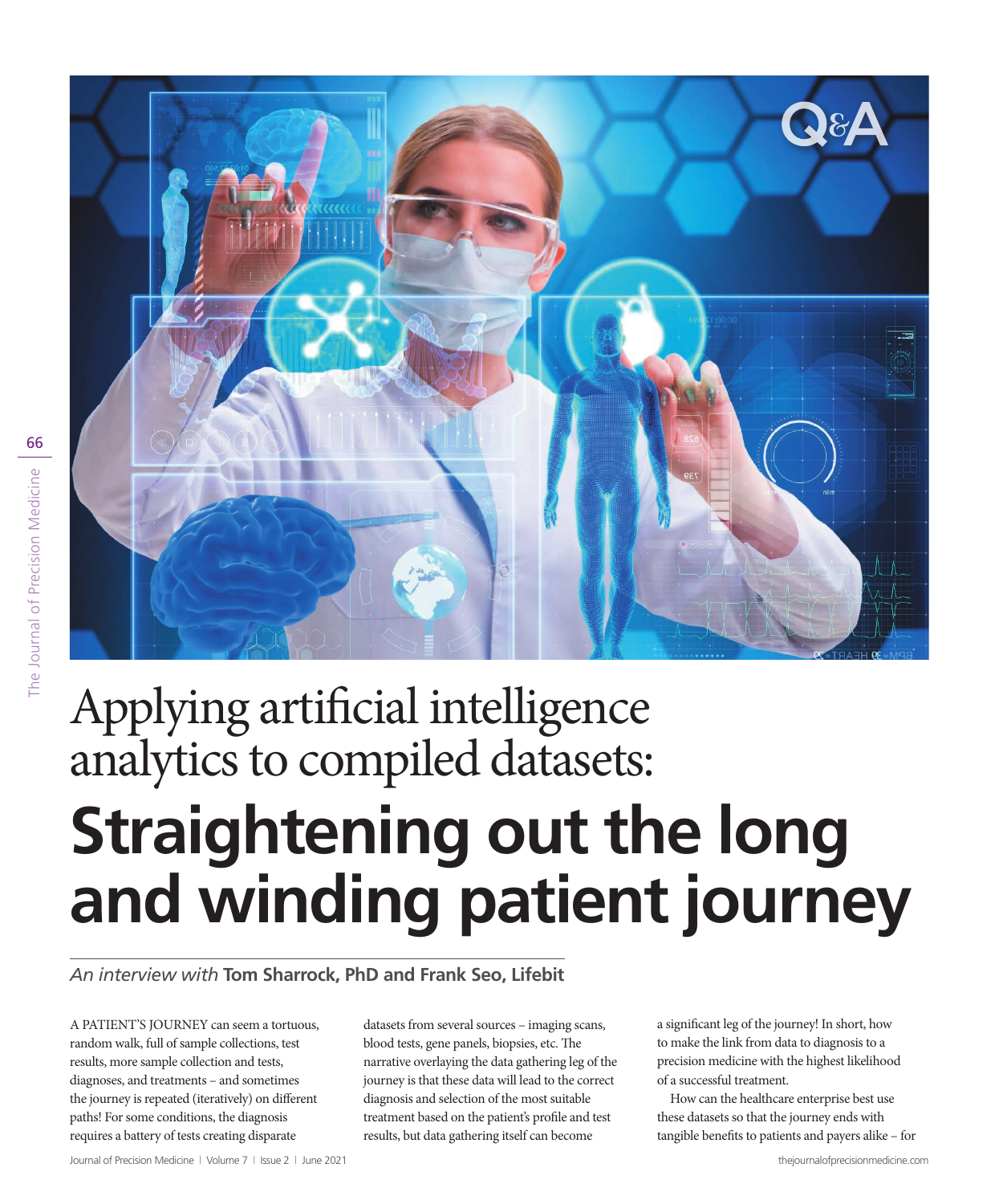example, coordinated, value-based care plans and healthier patients?

Many sectors are involved in addressing this question. In this article, we ask leaders at Lifebit in to comment on how datasets can be harnessed to yield possible solutions. Lifebit works with large, compiled, diverse datasets for comprehensive data reviews and assessments. We pose the following questions to them to learn how artificial intelligence can use these large, compiled databases to advance the development of precision medicine for use in the clinic.

## **Data Compilation Approaches and Artificial Intelligence Applications to Healthcare**

#### Q1. **How does your organization define the respective types of database compilation structures deployed – integrated, federated, other? Why has your organization taken the chosen approach?**

A. To achieve ultimate data security, it is critical that data remains within an organization's direct control. Fortunately, organizations are now turning to innovative federated solutions that virtually link distributed databases to enable the analysis of data where it sits, avoiding data movement across environments. This empowers researchers to run joint queries, analysis and AI algorithms over distributed data with federated compute resources.

Lifebit has pioneered the first fully federated multi-party genomic system that uses the zero-trust principle<sup>1</sup> to minimize potential

threats and data compliance breaches. Our novel federated approach allows two or more parties in a distributed system to perform secure simultaneous analysis without exposing sensitive data to risks, applying highly optimized privacy-preserving and secure computational techniques to safeguard genomic data sharing and analysis.

Our federated system is in stark contrast to legacy systems, which require the regular movement of sensitive data into a centralized environment, such as a data lake or warehouse. These legacy approaches are expensive, redundant, slow, and are heavily reliant on security certifications to guarantee safe handling of classified data. With centralized approaches, the original data custodian loses control and ownership of their data and must trust the new data custodian (usually third-party vendors) to treat the data appropriately. We asked ourselves – why should data ever need to be transferred and copied to third-party environments in the first place? In fact, it doesn't need to be, as federation enables analysis of distributed data without it ever moving. This generates a positive, and often exponential, net effect that enables more questions to be queried on larger datasets, enabling healthcare providers and pharmaceutical companies to gain valuable and actionable insights."

#### Q2. **Can you provide a short description of the strategy you use to query compiled data?**

A. At Lifebit, we believe that data stays the most secure when it remains within its own local



**Figure 1:** Schematic representation of Lifebit's federation model. The system orchestrates queries and computation directly in each data environment and combines the results in a federated manner.

environment. For this reason, we never physically move and compile data. Instead, when Lifebit's technology runs analysis pipelines and Machine Learning algorithms, we access the disparate data in a federated manner. The system orchestrates analysis and computation directly in each data custodian's environment and combines the results in a federated manner, ensuring data security is never compromised, **Figure 1**. The advantage of federation, in this context, is that you get the same benefits as physically compiling the data, without the **data ever being passed or transferred between parties**. Therefore, there is no need to rely on third-parties to maintain patient confidentiality nor data security.

Q3. **Database design and data selection are critical to their utility. Can you address the design and selection criteria that go into your respective databases? In addition to genomic and clinical data, are billing datasets included as part of the compiled databases?**

A. Lifebit has developed a proprietary database architecture that can be deployed in multiple tenancies. Lifebit supports multiple data modalities and is able to ingest any type of clinico-genomic, RWE, imaging, or billing data. Due to Lifebit's federated infrastructure, the data is never physically transferred into our own environment. Therefore, our database structure is secure by design and does not require data custodian responsibilities to change. At the same time this enables the use of any relevant dataset, both public and private, in order to best serve each project.

## Q4. **To what extent have cloud-based platforms been qualified or validated in trials or in practice, whether by the FDA or other regulatory agencies? Or by internal testing?**

A. There are some well-known examples of cloud-based AI applications that are already being used in the clinic. These include medical imaging AI systems that help doctors diagnose heart problems and head triage AI systems for neurovascular emergencies. In the United States, once the efficacy of AI-based systems has been demonstrated, they currently require approval in the form of either pre-market clearance (510(k)), *de novo* classification, or pre-market approval. However, it has been noted that the current regulatory landscape needs adapting to be suitable and ready for the abundance of AI/ML software tools that are soon to be implemented in clinics.